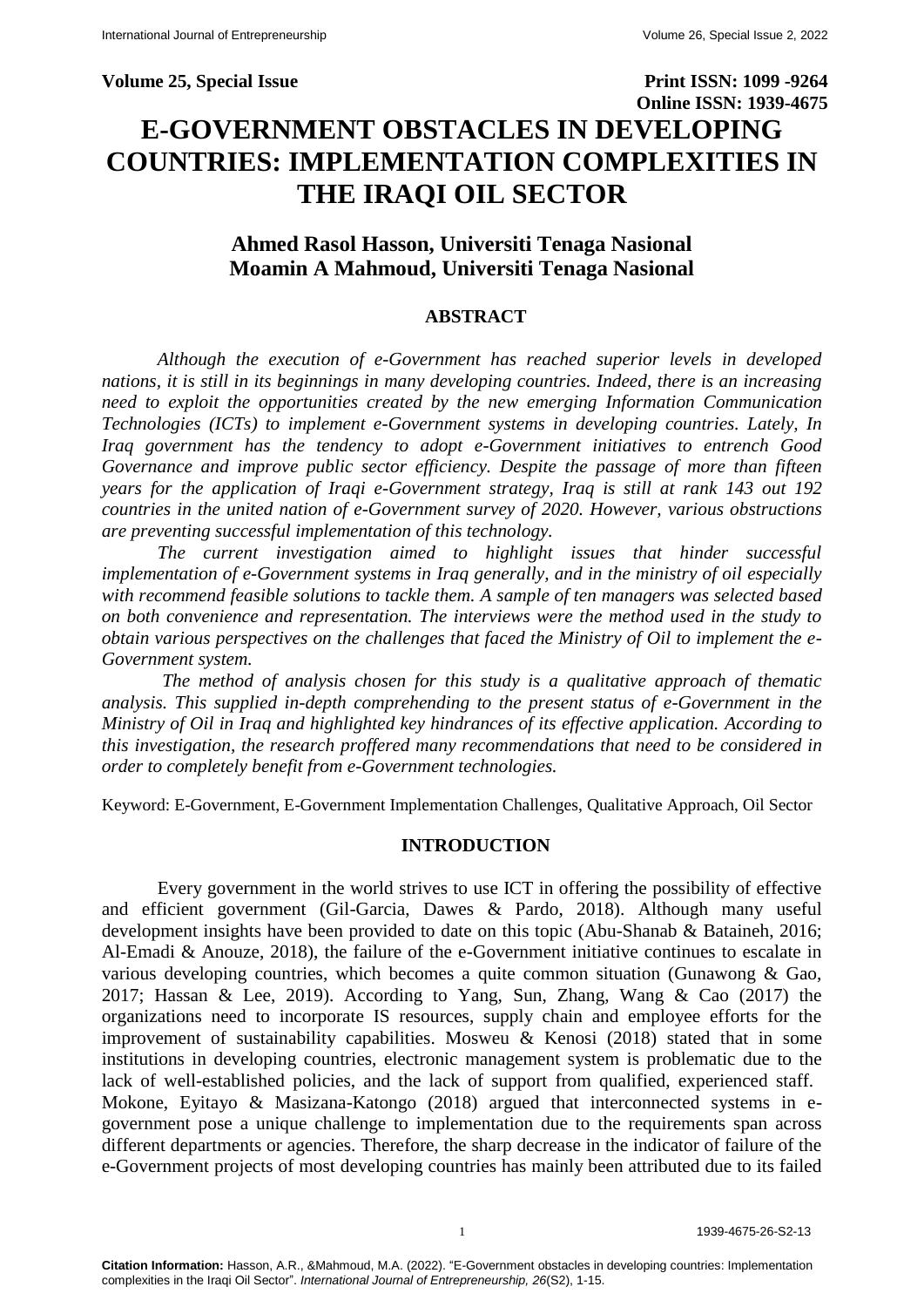strategies to develop e-management systems of the institutions (El-Seoud & Taj-Eddin, 2018; Deng, Karunasena & Xu, 2018).

Although the successful implementation of information systems for the e-Government initiatives in some forerunners countries like the United States or the United Kingdom (Carter, Weerakkody, Phillips & Dwivedi, 2016), which have led other countries to develop e-Government initiatives. However, successful implementation of these initiatives has encountered many problems, especially in developing countries (El-Seoud & Taj-Eddin, 2018), therefore, it is necessary to identify these obstacles. Medaglia (2012) emphasized that utilized of ICT tools in implementation of e-Government processes within the frameworks of developed countries models remains deficient in terms of a comprehensive discussion in the implementation of e-Government processes in developing countries.

In the case of Iraq, although the e-Government project started early since 2004, the development stages are rather slow (Al-Yawar & Ahmed, 2018). In contrast, previous studies have shown that there are several obstacles that facing the improvement of Iraq e-Government, such us limited use of information systems, poor of transaction management, lack of privacy in the implementation of transactions, and institutions readiness (Mohammed et al., 2016; Al-Yawer et al., 2018; Salman, Ashoor & Baya, 2019; Thabit & Jasim, 2019). Thus, the development of information systems tools in Iraqi ministries, especially the Ministry of Oil, which is the main source for the Iraqi economy, needs to identify the obstacles to implementing and improving e-Government system in the Ministry of Oil. The key goal of this research is to evaluate the Iraqi e-Government challenges with analysing and explaining the current state of the e-Government services in oil establishments of Iraq and underline an importance of implementing sustainability development aims through the development of the innovation technology in its establishments.

#### **LITERATURE REVIEW**

E-Government is a general term for the use of ICT tools to provide government services and promote access for the benefit of employees, citizens and business partners (Mohammed, Ibrahim, Shawkat & Hasson, 2013). In general, the benefits of e-government have a significant impact on society by saving money and time that promote efficiency (Chen, Hu, Tseng, Juang & Chang, 2019), promotes citizen participation (Ju, Liu & Feng, 2019), and increases transparency (Nam, 2018). However, the promises made by e-government initiatives cannot always be fulfilled. According to Gunawong  $\&$  Gao (2017), the majority of e-government initiatives have fallen behind due to the wide gap between realistic implementation and design. Although past studies have debated the cases of development and implementation of e-Government, however, implementation strategies differ from country to country (Bakunzibake, Klein & Islam, 2019; Claver-Cortes et al., 2017). Therefore, the challenges and obstacles that prevent the development of e-Government change from one case to another.

#### **Iraqi E-Government and its Obstacles**

Since the beginning of the millennium, the Iraqi government has embarked on setting plans to adopt ICT in the government institutions to start implementing the e-Government project in three phases. These stages consisted of establishing an ICT infrastructure, providing services to employees, and the last stage is starting to provide services to citizens (Abdul– Alrahman, 2011; Mohammed et al., 2012). The Iraqi government has succeeded in developing government websites and providing a number of services to citizens such as e-Iraq portal, Epassport record, and E-form of driving test (Mohammed et al., 2016). It is obvious that the Iraqi government pays good attention to e-government systems. However, there are many barriers the Iraqi e-government need to be resolved. United Nation e-Government survey (2020) showed that Iraq has ranked 143 out 192 countries; with EGDI of 0.4360 and the EGDI world average is 0.5988. This indicator shows a decline in the level of development of e-Government in Iraq,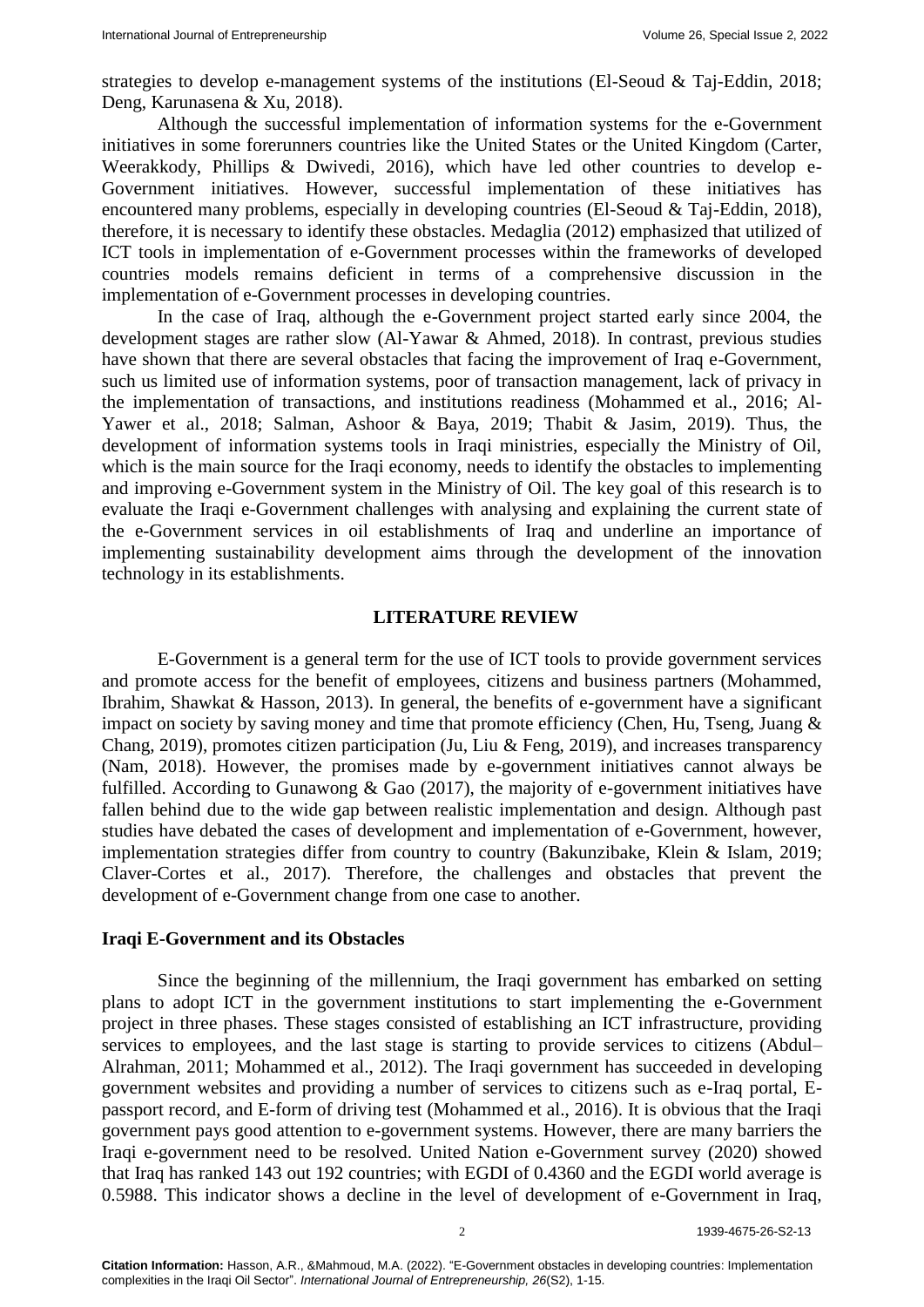which reflects negatively on improving government performance and its role in providing services to citizens.

Several studies have addressed the challenges and obstacles that impact on the improvement of e-Government initiatives in Iraq. Al-Yawer, et al., (2018) conducted a systematic review study to determine the technical obstacles that obstruct the improvement of Iraqi e-Government. The result showed six major challenges including old telecommunication infrastructure, low IT skills, no user participation, lack of security measures, poor website performance and design, and no e-Government database. Another study conducted by Mohammed, et al., (2016) addressed the importance of e-Government and clarified the main challenges facing e-Government in Iraq. The findings showed that there is a weakness of sharing the information among government agencies, and a low level of security in information systems. Further, the e-Government efficiency needs to increase by using new technologies for instance cloud computing and IOT.

Furthermore, Thabit, et al., (2019) used SWOT analysis to determine the obstacles facing the adoption of Iraqi e-Governance initiatives. The findings of the technological aspect in this study indicated that the cost, IT skills, data compatibility, and IT standard are the major obstacles that limit the adoption of Iraqi e-Government initiatives. Hassan (2016) wrote in his study on the obstacles for implementing of Iraqi e-Government initiatives. This study gives general obstacles; some of them can be associated to the implementation of Iraqi e-Government initiatives. While Salman, et al., (2019) posed four aspects of obstacles to apply e-management in Iraqi government institutions. These obstacles summarized as financial obstacles, human obstacles, technical obstacles, and organizational obstacles.

As a result, the outcome of the past researches can be summarized into several main obstacles, which is mismanagement and information sharing between government departments (Mohammed et al., 2016, Salman et al., 2019). This reflects negatively on the security of information and the fear of it being stolen (Al-Yawer et al., 2018, Mohammed et al., 2016). On the other hand, Al-Yawer, et al., (2018); Hassan (2016) argued that there is a noticeable decline in the performance of the information systems used. Therefore, the readiness of institutions and their available technology environment is insufficient (Hassan, 2016; Thabit et al., 2019). These results have led to the identification of four key indicators of obstacles that prevent the adoption and improvement of Iraqi e-Government, which are transaction management, transaction security, information systems used, and institutional readiness. Although these studies gave perceptions of the obstacles preventing the improvement of Iraqi e-Government in, they gave a general image of the obstacles and did not address a specific institution issue. Table 1 summarized the past studies that addressed the challenges of Iraqi e-Government.

| TABLE 1<br>REVIEW OF OBSTACLES OF IRAQI E-GOVERNMENT |                                                                                                                                                     |                                     |                                                                                                                   |  |
|------------------------------------------------------|-----------------------------------------------------------------------------------------------------------------------------------------------------|-------------------------------------|-------------------------------------------------------------------------------------------------------------------|--|
| <b>Authors</b>                                       | <b>Objectives</b>                                                                                                                                   | <b>Analysis</b><br><b>Technique</b> | <b>Challenges and Obstacles</b>                                                                                   |  |
| Al-Yawer $\&$<br>Ahmad<br>(2018)                     | This study aims to<br>identify the main<br>themes of the<br>technical<br>challenges<br>hindering the<br>development of e-<br>government in<br>Iraq. | Systematic<br>review                | The results of the study showed that there are six<br>themes of challenges.                                       |  |
|                                                      |                                                                                                                                                     |                                     | old telecommunication infrastructure,                                                                             |  |
|                                                      |                                                                                                                                                     |                                     | low IT skills.                                                                                                    |  |
|                                                      |                                                                                                                                                     |                                     | there is not any database for e-Government,                                                                       |  |
|                                                      |                                                                                                                                                     |                                     | weak security measures,                                                                                           |  |
|                                                      |                                                                                                                                                     |                                     | lacking user participations, and                                                                                  |  |
|                                                      |                                                                                                                                                     |                                     | Poor web performance and design.                                                                                  |  |
| Mohammed.<br>et al.,<br>(2016)                       | This study aims to<br>explain the<br>challenges e-<br>Government in<br>Iraq.                                                                        | Literature<br>analysis              | The result of the study showed several challenges<br>faced the implementation of e-Government in Iraq<br>such us: |  |
|                                                      |                                                                                                                                                     |                                     | the lack of security,                                                                                             |  |
|                                                      |                                                                                                                                                     |                                     | the weakness of sharing the information, and                                                                      |  |

**Citation Information:** Hasson, A.R., &Mahmoud, M.A. (2022). "E-Government obstacles in developing countries: Implementation complexities in the Iraqi Oil Sector". *International Journal of Entrepreneurship, 26*(S2), 1-15.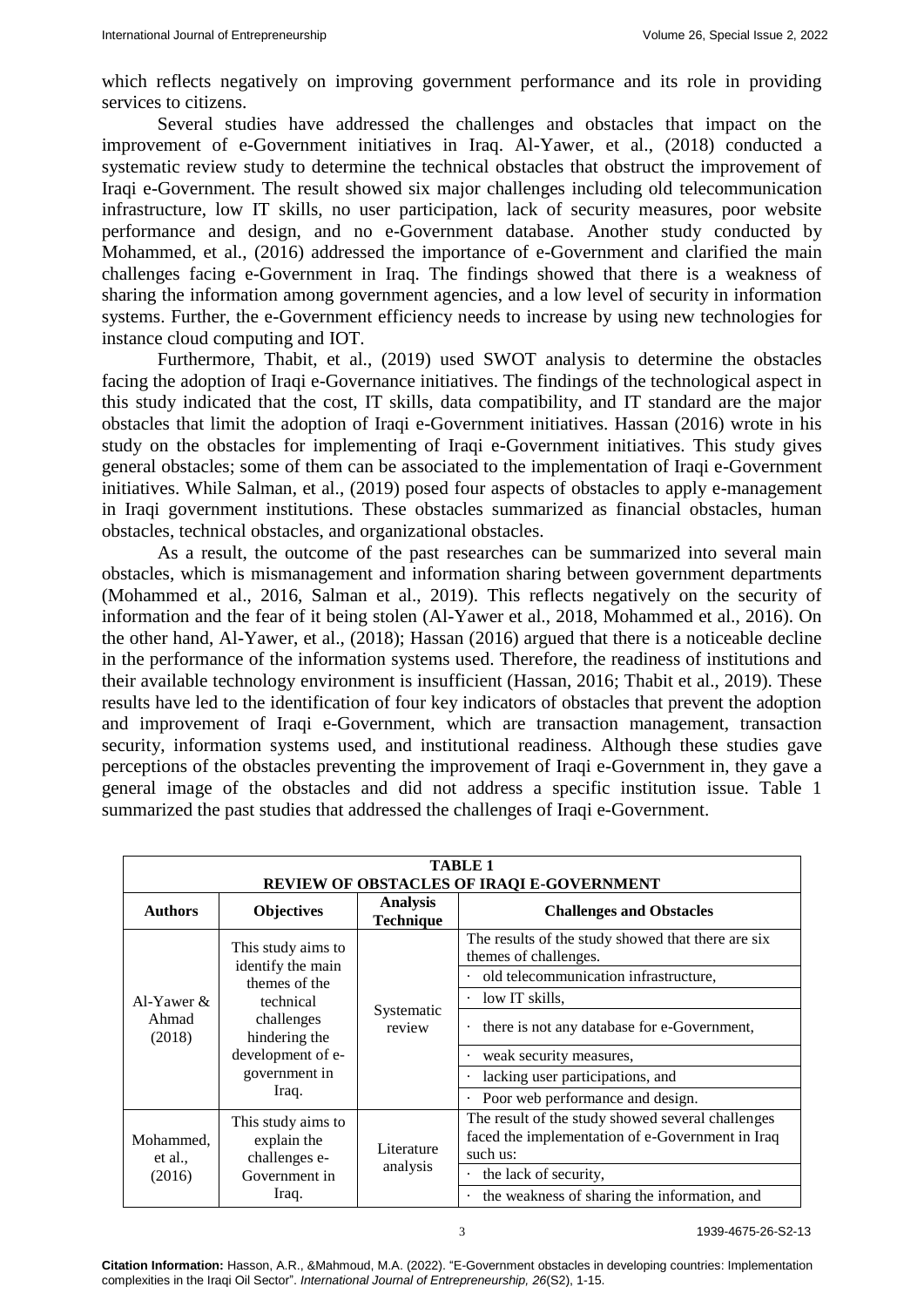|                               |                                                                                                                                                    |                         | need to apply new technologies                                                         |
|-------------------------------|----------------------------------------------------------------------------------------------------------------------------------------------------|-------------------------|----------------------------------------------------------------------------------------|
| Hassan<br>(2016)              | This study aims to<br>determine the<br>obstacles to the<br>implementation of<br>the e-Government<br>in Iraq.                                       | Literature<br>analysis  | The result of the challenges that have faced or may                                    |
|                               |                                                                                                                                                    |                         | face the implementation of e-Government in Iraq                                        |
|                               |                                                                                                                                                    |                         | can be summarized as follows:                                                          |
|                               |                                                                                                                                                    |                         | · lack of ICT Infrastructure                                                           |
|                               |                                                                                                                                                    |                         | policy and laws barriers                                                               |
|                               |                                                                                                                                                    |                         | the digital divide                                                                     |
|                               |                                                                                                                                                    |                         | · computer Illiteracy                                                                  |
|                               |                                                                                                                                                    |                         | lack of trust in e-Government                                                          |
|                               |                                                                                                                                                    |                         | physical disability to access the internet                                             |
|                               |                                                                                                                                                    |                         | losing privacy when using e-Government                                                 |
|                               |                                                                                                                                                    |                         | security                                                                               |
|                               |                                                                                                                                                    |                         | corruption and lack of transparency                                                    |
|                               |                                                                                                                                                    |                         | · interoperability of systems                                                          |
|                               | The objective of<br>this study is to<br>analyse the main<br>challenges faced<br>by adopting e-<br>Governance in<br>Iraq as a<br>developing country | <b>SWOT</b><br>analysis | The analysis focused on four aspects (including                                        |
|                               |                                                                                                                                                    |                         | politics, society, economy, and technology),                                           |
|                               |                                                                                                                                                    |                         | however, only the results of the technological                                         |
|                               |                                                                                                                                                    |                         | aspect will be illustrated in this study. These                                        |
| Thabit and<br>Jasim<br>(2019) |                                                                                                                                                    |                         | obstacles boil down to:                                                                |
|                               |                                                                                                                                                    |                         | Shortage of IT skilled people,                                                         |
|                               |                                                                                                                                                    |                         | The high cost of Internet,                                                             |
|                               |                                                                                                                                                    |                         | Heterogeneous data,                                                                    |
|                               |                                                                                                                                                    |                         | Lack of IT standard,                                                                   |
|                               |                                                                                                                                                    |                         | . cost of software licenses,                                                           |
|                               | This study aims to<br>identify obstacles<br>to apply e-<br>management in<br>Iraqi government<br>institutions                                       | Survey<br>technique     | The result of the study concludes that the obstacles                                   |
|                               |                                                                                                                                                    |                         | of e-administration as following:<br>· The organizational obstacles including the lack |
|                               |                                                                                                                                                    |                         | of necessary legislation and lack of good planning                                     |
|                               |                                                                                                                                                    |                         | to implement IS in the institutions. Further, there is                                 |
|                               |                                                                                                                                                    |                         | no support for IS projects.                                                            |
|                               |                                                                                                                                                    |                         | The technical obstacles including lack of ICT                                          |
| Salman,                       |                                                                                                                                                    |                         | infrastructure, and the integration system between                                     |
| Ashoor, and                   |                                                                                                                                                    |                         | departments are not compatible. Further, the lack of                                   |
| <b>Bayat</b><br>(2019)        |                                                                                                                                                    |                         | accurate and integrated databases.                                                     |
|                               |                                                                                                                                                    |                         |                                                                                        |
|                               |                                                                                                                                                    |                         | · The human obstacles including the lack of                                            |
|                               |                                                                                                                                                    |                         | specialized staff, and the fear of losing sensitive                                    |
|                               |                                                                                                                                                    |                         | information. Further, decision-makers to convince                                      |
|                               |                                                                                                                                                    |                         | of the usefulness of information system projects.                                      |
|                               |                                                                                                                                                    |                         | · The financial obstacles including the lack of                                        |
|                               |                                                                                                                                                    |                         | financial support.                                                                     |

## **Implementation of e-Government in the Ministry of Oil**

Oil is one of the main sources on which Iraq's economy depends. According to Dag, Aktug & Alı (2019), the Iraqi government's oil revenues may reach 95% of the state budget. However, the interest in the development aspects of the administrative and adoption of information technology is still slow in the Ministry of Oil. The Ministry of Oil is considered one of the most important ministries in Iraq, as it owns 15 institutions that practice different activities in the oil sector and employs more than 120 thousand employees (MoO, 2021). The Ministry of Oil has adopted a strategy of using ICT tools in managing the Ministry's business and communicating with citizens since more than fifteen years (MoO, 2021). Where it developed websites to display the activities of the Ministry and disclose information for the purposes of transparency and advertisements related to tenders. Moreover, all the ministry's establishments have used the same strategies by developing website applications. Unfortunately, the services provided through the ministry's website are still limited, in addition, there are

4 1939-4675-26-S2-13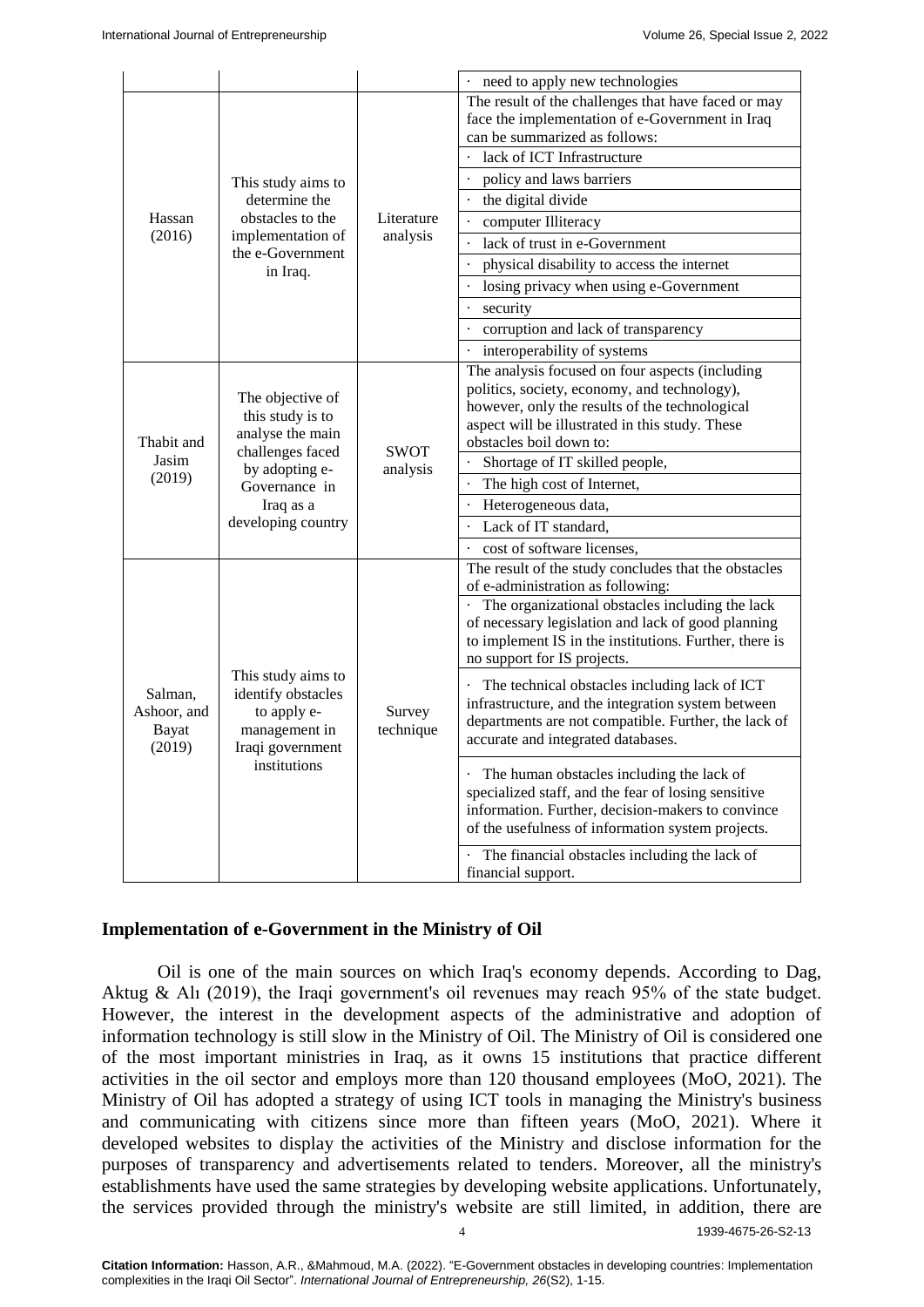problems related to the site's maintenance, Figure 1 showed the home page of the ministry's website application.



# **FIGURE 1 THE MAIN PAGE OF WEBSITE APPLICATION FOR MINISTRY OF OIL**

#### **METHOD**

#### **Research Design**

This research aims to identify the obstacles and challenges that prevent the adopting and development of Information systems in the establishments of oil sector in Iraq. The selection of research method is depend on the aim of the research, where quantitative approach is better suited to fit mature researches area, while the qualitative approach is more appropriate to exploratory researches (Creswell & Creswell, 2017). Moreover, Kumar, Sachan, Mukherjee & Kumar (2018) stated that the e-Government studies is in its early phases where plenty of knowledge may be discovered, and a qualitative method is more suited to fill these type of researches. While this article is of an exploratory nature focusing on exploring the obstacles to e-Government implementation, therefore, the qualitative method very suitable with the aim of the present research.

#### **Sample Profile and Data Collection**

The primary method chosen for this study is interviewing to obtain multiple perspectives, corroborated by documentary sources of evidence. The participants in this study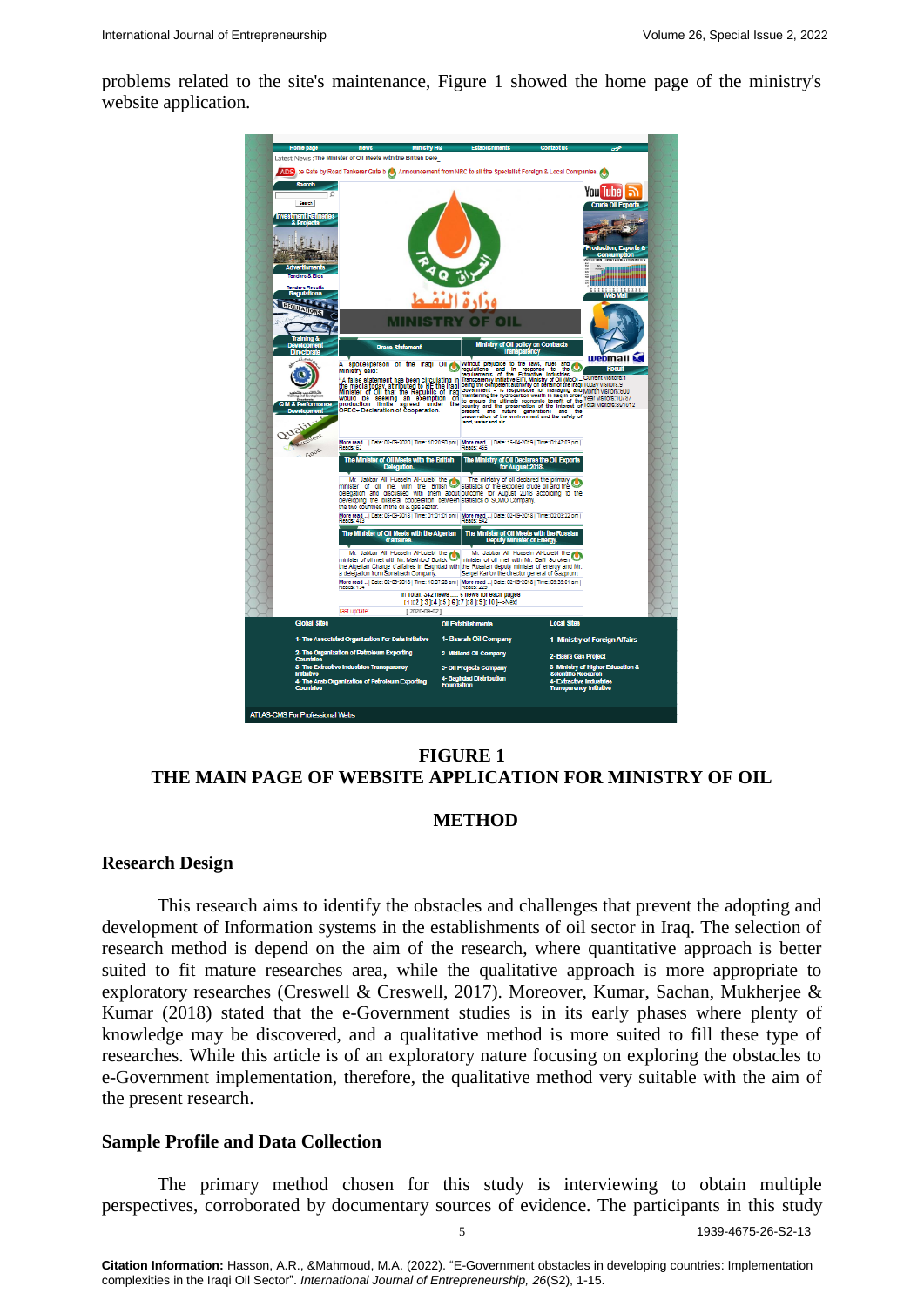are CEOs and administrative officials in the Iraqi Ministry of Oil. The interview was conducted personally from October to November 2020. A total of ten employees contributed in the research. The profile of participates showed that there were 9 males and 1 female aged between 35 and 63 years who had highly educated (9 are graduate, and 1 is postgraduate), and they have experience more than ten years in the oil sector.

Information system plays a major role in developing the work of organizations. According to Laudon & Laudon (2018), the empathetic of information systems, includes a technical approach and behavioural to understanding the broader institute, management, and information technology dimension of systems and their power to provide solutions. Therefore, the perspectives on information systems boil down to three aspects, which are technology, organization, and management. Symons (1991) argued that the work in the area of ISs requires an interactionist perspective because the interactionist approach has important implications for the management and appraisal of IT. Based on the results of previous studies, four topics were developed for discussion during the interviews. These topics are summarized in information system used, transaction management, privacy in transactions, and readiness as illustrated in Figure 2. The structured interview is the technique used in the study and interview questions were adapted from previous studies from Twati (2006).



**FIGURE 2 INTERVIEW SESSION ACCORDING TO THE FOUR TOPICS**

## **Data Analysis Process**

The data collected through interviews with officials in the ministry of oil were analysed in a similar way based on a three-stage procedure (Creswell & Creswell, 2017), which are a preparing the data for analysis by transcribing, reducing the data into themes through a process of coding, and representing the data. The interviews were analysed by using the *Nvivo* tool for time-saving and efficient. The analysis processes used in this study followed the approach developed by Braun & Clarke (2006). The steps of analysis are described below.

 First step, familiarization with data was internalized through translation and transcription of the interviews. The interviews of 10 respondents were reviewed to a number of times for their accurate transcription and translation. All interviews were directly translated from Arabic into English.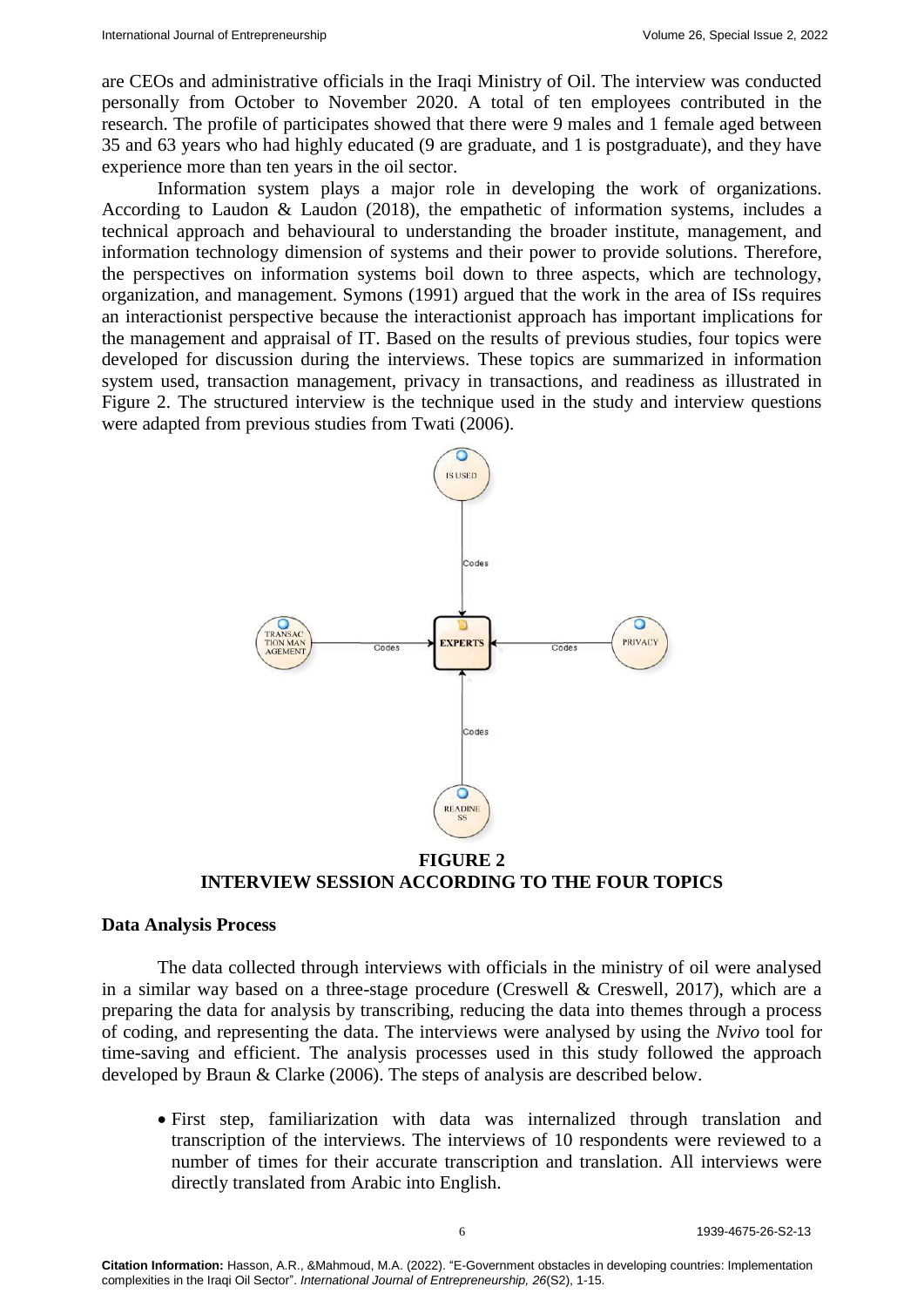- Second step, the transcripts were imported into the *Nvivo*. Through the *Nvivo*, the researcher created the data analysis in two stages to begin generating the codes. The aim was to see at transcripts from two ways as described before. In the first way, the coding procedure was guided by the aspects identified in Figure 2. When satisfied that the codes generated from five of the scripts were consistent with the goals of these interviews, which is identifying the challenges and problems to implementation IS in the ministry of oil, and therefore fit for the purpose, the data-driven coding followed with a focus on identifying patterns of meaning. Working through the data, more nodes and sub-nodes were developed that explained the patterns of the challenges. For example, there was a node labelled "Initial system" under which there was a sub-label "limited information provision", and under this sub-label, there was a sub-sub-label "inaccessible easily".
- The third step is a theme development. Through this step, the coded nodes on *Nvivo* were read and read more to determine the potential themes. The preliminary analysis presented 11 major categories such as traditional data exchange, limited services provision, cost, employees' skills, complexities of transferring transactions, transactions security, initial system, administrative abuses, corruption, employees experience, and institution readiness. However, these 11 categories were aggregated into 8 and were further reduced into the 6 most referred to categories: initial system, complexities of transferring transactions, administrative abuses, institution readiness, employees experience, and transactions security. Thomas (2003) points out that "most inductive studies report a model that has between 3 and 8 main categories in the findings", which is achieved in this analysis.

Of the six categories of the emerged themes, Figure 3 present the model that demonstrates the theme of challenges development of information system in the ministry of oil. These categories are discussed in the next section.



## **FIGURE 3 THE INTERVIEW BASED ON THE THEMES**

#### **FINDINGS AND DISCUSSION**

7 1939-4675-26-S2-13 The improvement of e-Government in the Ministry of Oil is facing a several obstacles. Therefore, these obstacles needs to address for cross the e-Government systems in the Ministry to the next stage. In the present research, the obstacles to improve the e-Government in the

**Citation Information:** Hasson, A.R., &Mahmoud, M.A. (2022). "E-Government obstacles in developing countries: Implementation complexities in the Iraqi Oil Sector". *International Journal of Entrepreneurship, 26*(S2), 1-15.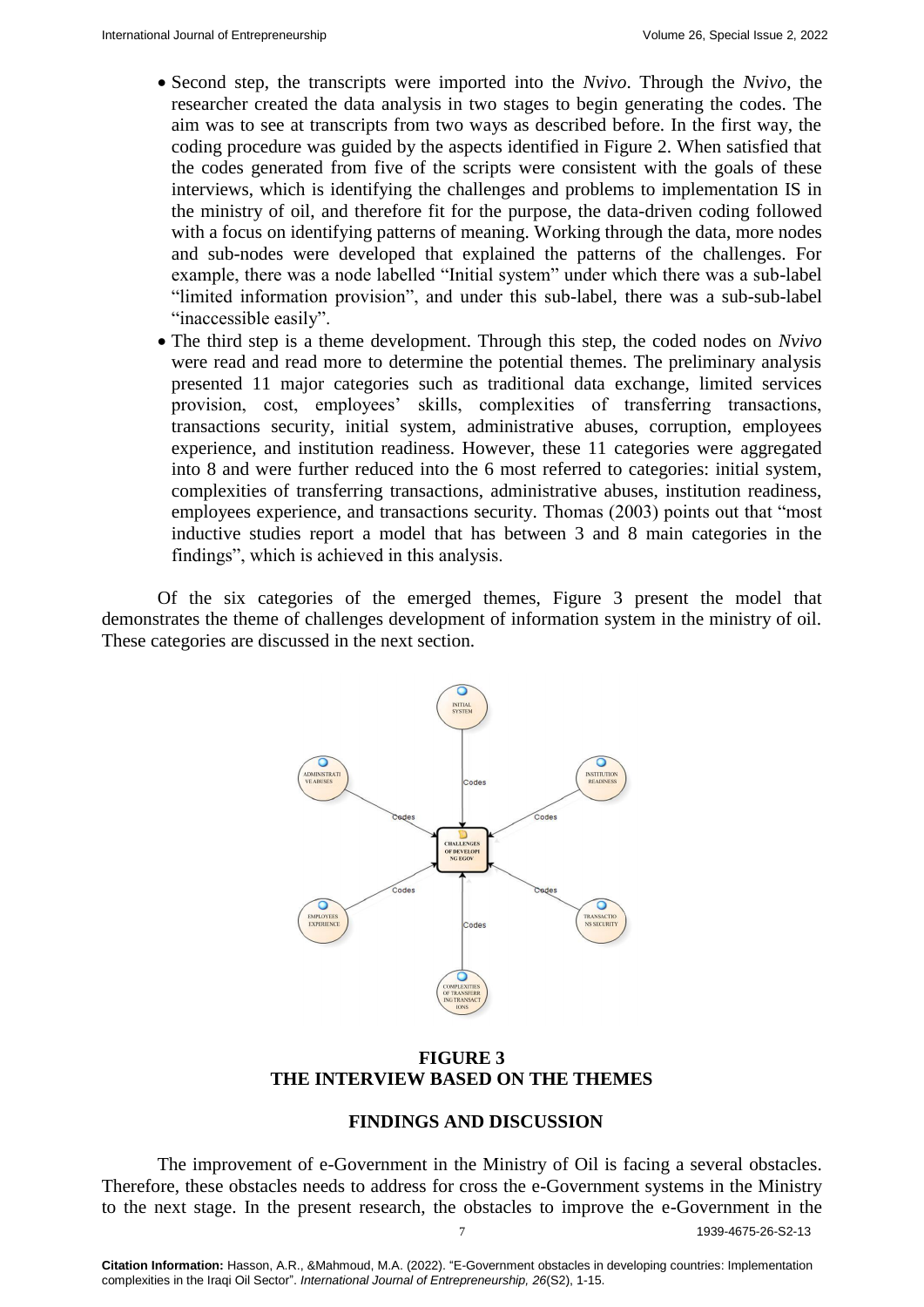Ministry of Oil in Iraq were identified using an interview method with ten experts in the ministry of oil. The challenges were divided into six main themes as shown in Figure 3. These themes reflect the main points that obstruct to improve the current e-Government systems in Iraq generally, and in the ministry of oil especially. These themes are complexities of transferring transactions, transactions security, institution readiness, employees experience, administrative abuses, and initial system.

## **Initial System**

The initial system refers to the essential stage for the implementation of e-Government (Layne & Lee, 2001). At this stage, the developed system manages the information and discloses it to the citizen *via* the Internet. Although more than 15 years have passed since the implementation of Iraqi e-Government, the systems developed in the Ministry of Oil are still in the initial phase of implementation, and many institutions still rely on the traditional system in managing transactions.

Respondent #2 (male, 38 years old) stated: "The website applications in the Ministry of Oil and its institutions provide information about the ministry and the activities carried out by the ministry, but there are no direct services provided to citizens because the back-office needs rehabilitation."

Similarly, Respondent #6 (male, 36 years old) explained: "There isn't a management information system in the ministry, and transactions are still conducted using papers (the traditional system)"

In this regard, Al Azzawy (2017); Mohammed, et al., (2016) clarified that the websites of Iraqi e-Government faced several problems such as absence of activate functions and important services. Further, Faaeq, Alqasa & Al-Matari (2015) indicated that the websites applications have a poor design and non-optimised performance.

Respondent #7 (feale, 35 years old) stated: "It is not possible to rely on current websites applications to develop efficient information systems because they have many problems."

Respondent #4 (male, 47 years old) stated: "The design of the current websites applications is simple and does not provide adequate facilities to provide services to citizens."

Further, the e-Government success is measured by the degree to which government institution can develop information systems and meet users' needs.

Respondent #1 (male, 63 years old) stated: "There is a need to develop an integrated information system in the ministry, especially with the beginning of foreign companies competing in investment with the Ministry"

Based on the above, the ministry of oil has a need to develop information systems (Front-office and Back-office) that promote administrative work efficiency and the completion of transactions quickly. Therefore, it can be take advantage of the benefit of ICTs through governments to provide services *via* the internet and influence e-Government adoption by the public.

## **Administrative Abuses**

Administrative abuses are actions that are illegal, violate normal procedures, or involve the inappropriate exercise of discretion such as taking a bribe, the preferential processing of paperwork, and cronyism (Parliament, 2005). Aladwani (2016) indicated that corruption is a key issue leads to the failure of the projects of e-Government.

Respondent #8 (male, 40 years old) stated: "Bureaucracy and corruption are the obstacles to developing information systems because some employees still prefer paperwork (the traditional system) for their personal purposes."

Respondent #5 (male, 60 years old) stated: "Administrative errors always occur, and since transactions in the ministry still depend on paperwork, administrative abuses and corruption cannot be reduced."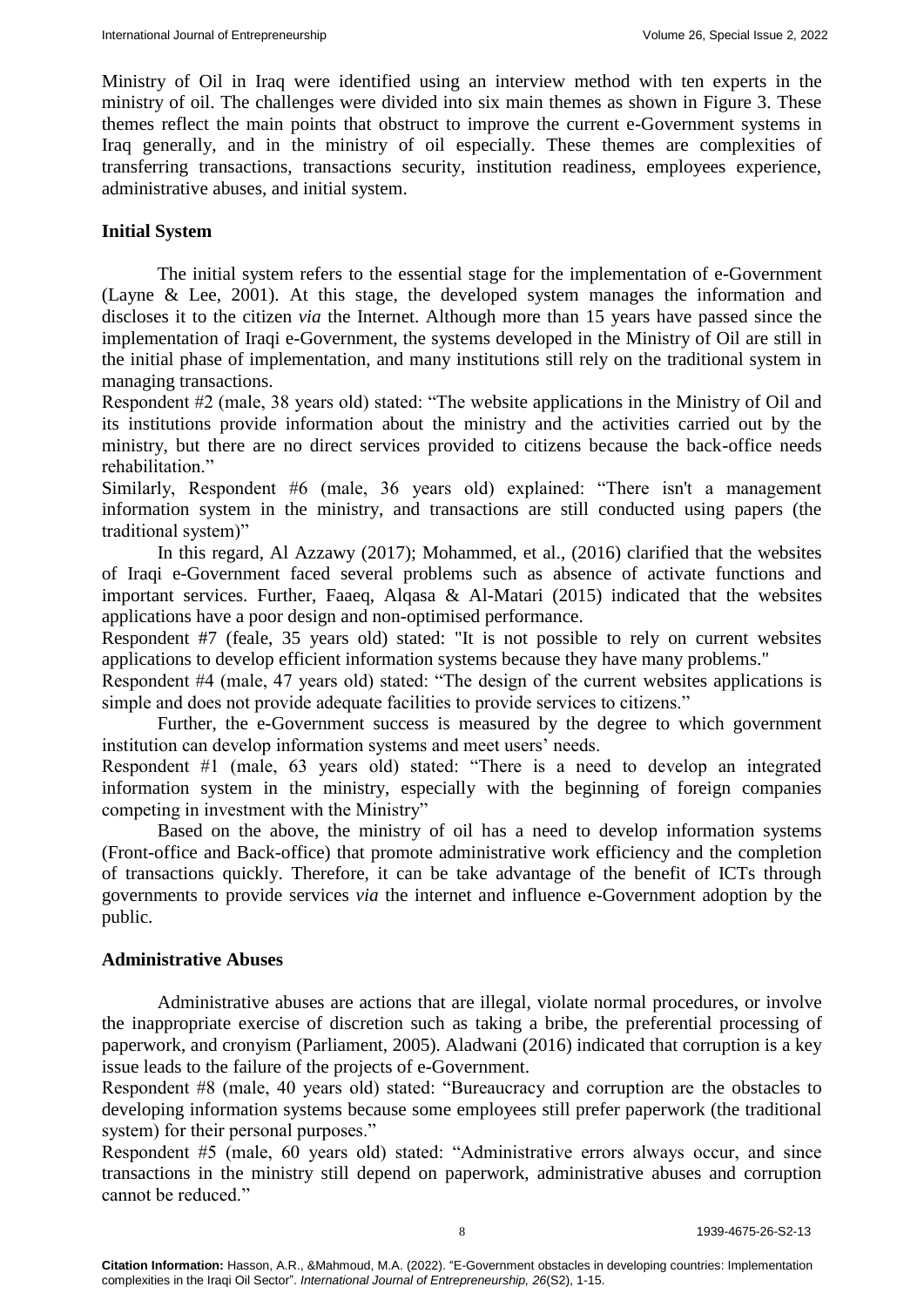Arayankalam, Khan & Krishnan (2020) saw that the e-Government initiatives can curb the corruption in the government institutions to some extent. Venkatesh, Thong, Chan, and Hu, (2016) said that e-Government is give citizen the authority to get information that related to the service by using seeking strategies in the websites or communicate with the relevant government agency *via* the website.

Respondent #3 (male, 41 years old) stated: "Developing information systems in all Ministry institutions will save effort and reduce administrative errors."

Nevertheless, the information systems help employees in decreasing their doubt about the workflow and service task.

Respondent #4 (male, 47 years old) stated: "The Ministry of Oil is considered one of the most important ministries and an important contributor to the state's income. Therefore, developing and using modern information systems makes work more streamlined and provides continuous monitoring of the performance of employees within the ministry and its institutions."

Based on the above, the employees' preference for paperwork and corruption are the main challenges faced the development of information systems in the ministry of oil. Since the e-Government program success is measured by the degree of the collaboration of employees and the degree to which government institution meets citizens' needs, thus, providing an efficient services by government.

## **Transactions Security**

Security and privacy are important elements of e-government institutions (Wu & Wu, 2019). However, these elements can be a challenge to Iraqi e-Government implementation. An interviewee in the ministry of oil stated:

Respondent #9 (male, 37 years old) stated: "There is a fear of information being stolen easily from institutions when implementing the information systems"

Respondent #7 (female, 35 years old) stated: "The major obstacle that face the e-Government project is information security. All the time, the managers of institutions have serious questions about the capability of e-Government tools to secure and protect the documents of the institution"

Moreover, Al Azzawy (2017) conducted that refers to protecting and modifying data and do not allow unauthorized person to access. Citizens in developing countries have less trust in the use of e-Government due to they believe that their information in website applications is not secure (Choi, Park & Rho, 2017).

Respondent #10 (male, 39 years old) stated: "The citizen is very skeptical and tries to collect all his transaction papers for fear of losing them or showing them to non-employees"

Additionally, the measures security can make the using of e-Government services in hiht level and vice versa. Arpaci (2019) confirmed that the developed countries lack a good strategy to promise their citizens and employees that their data is protected from an unauthorised third party. An interviewee in the ministry establishments stated:

Respondent #6 (male, 36 years old) stated: "Breakthroughs that occur in Web applications sites make employees avoid use for fear of being accused of negligence".

Respondent #8 (male, 40 years old) stated: "You cannot force employees and citizens to use the information systems if there are no appropriate security strategies to encourage them".

Respondent #1 (male, 63 years old) stated: "The top management has to think a lot about the safety factor when planning the implementation of an e-Government project. Unfortunately, I feel they are not taking any consideration regarding the data even though it did prepare the project".

Based on the above, the government must adopted policies that enhance privacy and security in transaction procedures online. These policies can help to make citizen confidence to use online transactions. Further, keeping government information secure. Therefore, privacy and security are one of the main challenges to develop information systems in the Iraqi government institutions in general and in the ministry of oil especially.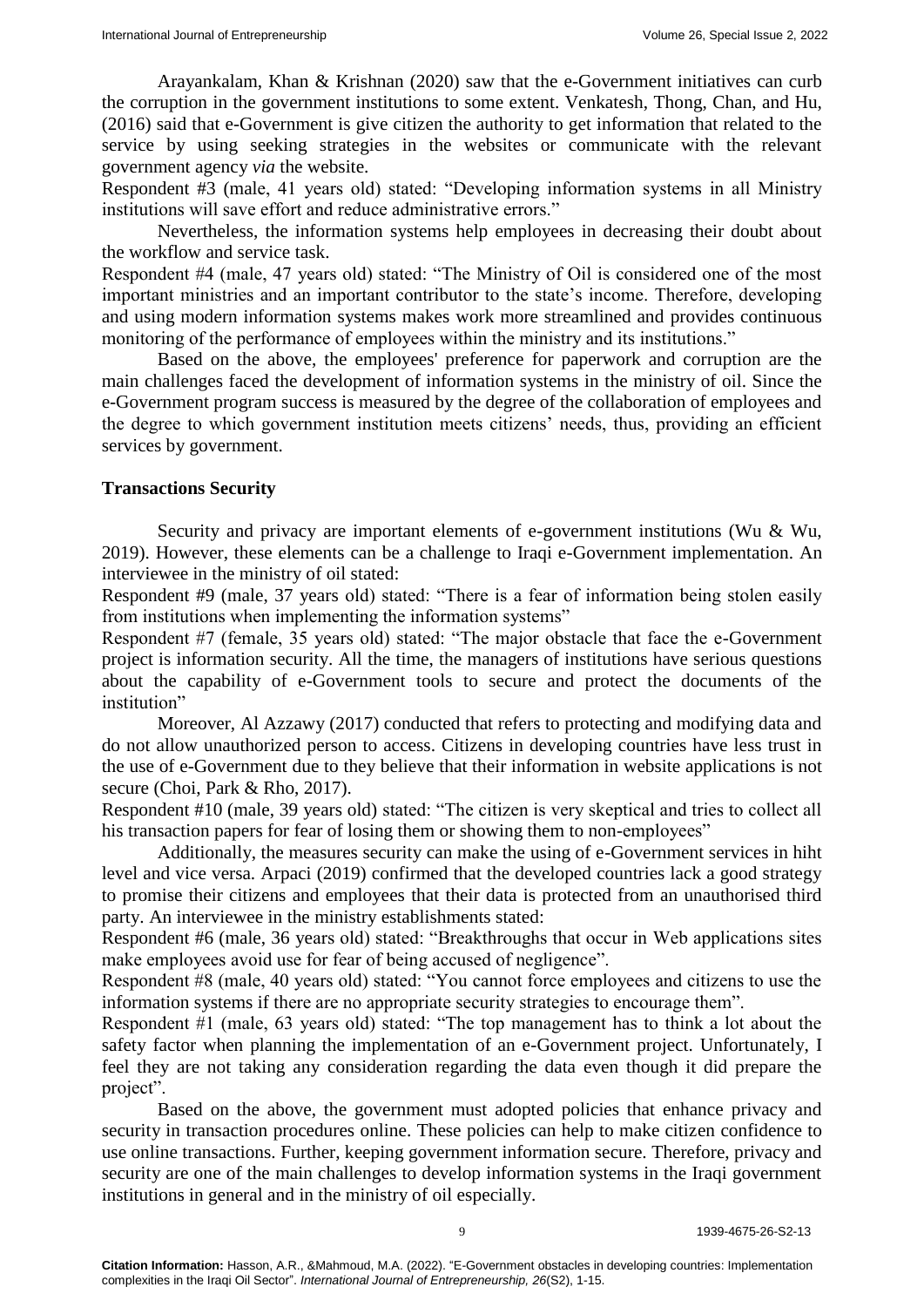### **Institutional Readiness**

The challenge associated with novel technology and its adoption is one that has figured for many years in the institutions' development. This challenge divided into Technology readiness, management support, and cost. Technology readiness is defined as ''the technological characteristics available in the organization for the adoption of technology including both structural aspects and the specialized human resources'' (Oliveira, Thomas & Espadanal, 2014, p 501). Respondent #5 (male, 60 years old) stated: "The environment is prepared in the ministry to implement information systems, but there is a need to develop employees' ICT skills and prepare them to use modern information systems."

The establishment of e-government requires a large financial investment by the government. It involves purchasing the necessary software and ICT equipment to properly deliver services to businesses and citizens (Alkhwaldi, Kamala & Qahwaji, 2017). Additionally, the government institutions needs to employ IT experts who can be handle and maintain an e-Government system (Alghatam, 2020). Respondent #3 (male, 41 years old) stated: "Applying the applications is harder than certainly planning because main question is that does the ministry sufficiently able to organize the work technically and financially. However, most of the ministry establishments can implementation the project; we only need to allocate top management"

Top management of the government establishments has participated to the difficulty of applying e-government initiatives. In developing countries, the e-government project is inefficient due to senior managers who do not support the establishment and implementation of the e-government system (Wu, Ding, Xu, Mo & Jin, 2016). In Iraq, there is a misconstruction between the top managers on the priority and importance of developing information systems in the ministry of oil. Respondent #4 (male, 47 years old) stated: "this project faced so several difficulties and obstacles because some of the top managers think that this project is a way matter of wasting public money while others think it is the means of development".

Based on the above, despite there is a willing and financial capability of the Ministry of Oil to implement the ICT system, there is a need to develop the ICT skills of their employees and support of senior management towards the implementation of such projects.

## **Complexities of Transferring Transactions**

Transferring the transactions refer to the cooperation of two or more governments or governmental agencies exchanging information and collaborating with one another through using ICT tools, which can lead to effective service and the realization of mutual monitoring (Fan et al., 2014). The ministry of oil in Iraq has 15 establishments, and most of these establishments have branches in all provinces. Therefore, managing and executing a transaction within an institution may face many difficulties. An interviewee in the ministry establishments stated:

Respondent #7 (male, 35 years old) stated: "Unfortunately, we still use paper correspondence, and we currently use email and fax to manage files within the institution".

Furthermore, the management of transactions and information among the Ministry's establishments collides with many obstacles.

Respondent #8 (male, 40 years old) stated: "...information exchange processes is limited among the ministry establishments by using email. As a regard of the information sharing, the percentage is very limited because most ministry establishments still prefer using traditional means".

Respondent #2 (male, 38 years old) stated: "Actually, ministry establishments such as Oil Products Distribution Company, Oil Projects Company, and Gas Filling and Services Company have their own systems. Therefore, when all these establishments are connected together and then to the Ministry of Oil, the portal will become a real and services will be provided in all levels as well to the citizens".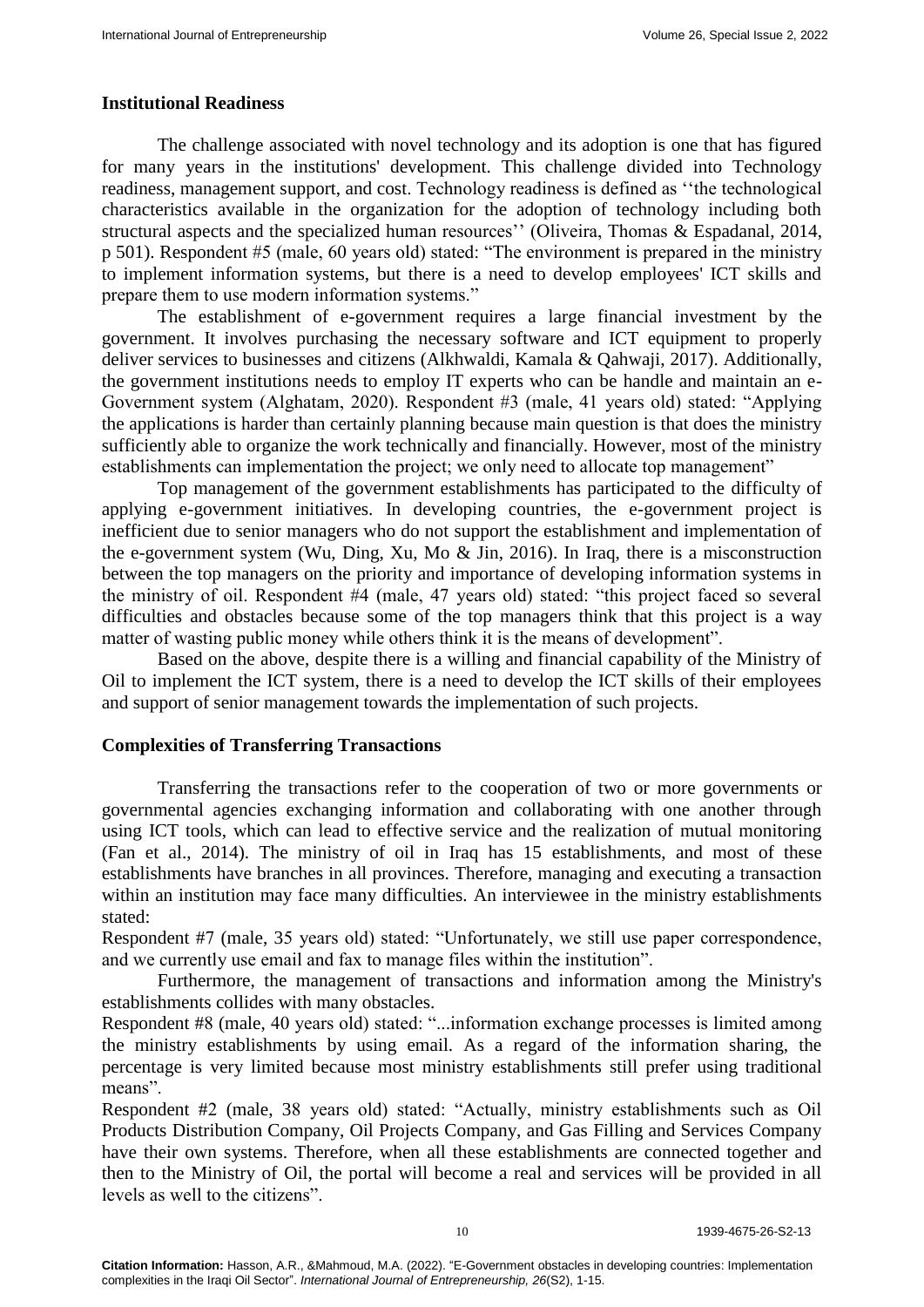Based on the above, one of the key challenges to develop an information system is difficulty in managing and completing a transaction within the Ministry's establishments. The development of an information system for a single institution does not help because every institution has branches that need to exchange information among themselves to manage transactions. Further, the ministry has several establishments and needs to exchange information between them to increase the productivity and performance of ministry operations.

## **Employee Experience**

Employee experience in this study is focused on the capability of the employee to use ICT tools. For users of ICT tools in the ministry of oil, the lack of ICT skills needed to manage transactions and sharing transactions between employees is what makes it an essential challenge.

Respondent #9 (male, 37 years old) stated: "the most employees of the institutions find it difficult when they wright Email, but it is very easy to do by specialists... actually, the most employees believe that these programs are very complex to use which will be hard to get work done"

Respondent #1 (male, 63 years old) stated "…In fact, many employees find using a computer extremely difficult, thus, they prefer to use documents. This kind of employees includes a number of managers, which makes them obstacle to develop the ICT projects."

Based on the above, the employees who lack the necessary computer background and competence are likely to be hesitant to support the integration of ICT into their institution's work. Thus, the lack of ICT skills for employees was an obstacle to the development of information systems in the ministry.

## **CONCLUSION**

Given the significance of the oil sector on Iraqi's economy, this study emphasizes the oil sector policymakers' views toward adoption of information systems and focuses on the obstacles that limit the development and use of e-Government system. The current study aimed to shed light on major obstacles that hinder effective application of e-Government in Iraq as general and ministry of oil especially to achieve the purpose of implementing e-government. A case was chosen Iraq because e-Government has been lately implemented in some ministries. Results exhibited that utilize of e-Government in Iraq is still at a very earlier stage.

The e-Government success is achieved by reach the stakeholders demands *via* provision of services to them. It will be easier to draw up the necessary plans for the implementation of the required of e-Government projects by the experts to translate the requirements into realistic designs. The current research highlight on the present obstacles of e-Government in the Ministry of Oil in Iraq to realise the full potential of e-Government benefits. The interview method with ten CEOs and administrative officials is the technique used to determine the themes of challenges.

The findings of this study showed that the ministry of oil has a need to enhance their e-Government system by developing Front-office and Back-office who able to manage all the transactions. On the other hand, there is a reluctance of employees to use information systems and a preference for using the traditional system, which gives more scope for the spread of corruption. Moreover, the results showed that there is a fear of losing information when using information systems coupled with a clear weakness in the employees' computer skills. The results also showed that the multiplicity of the institutions of the Ministry of Oil and its spread throughout Iraq made it difficult to manage and complete a transactions within the institutions of the ministry. As a result, the findings drew six major themes which are complexities of transferring transactions, transactions security, institution readiness, employees experience, administrative abuses, and initial system.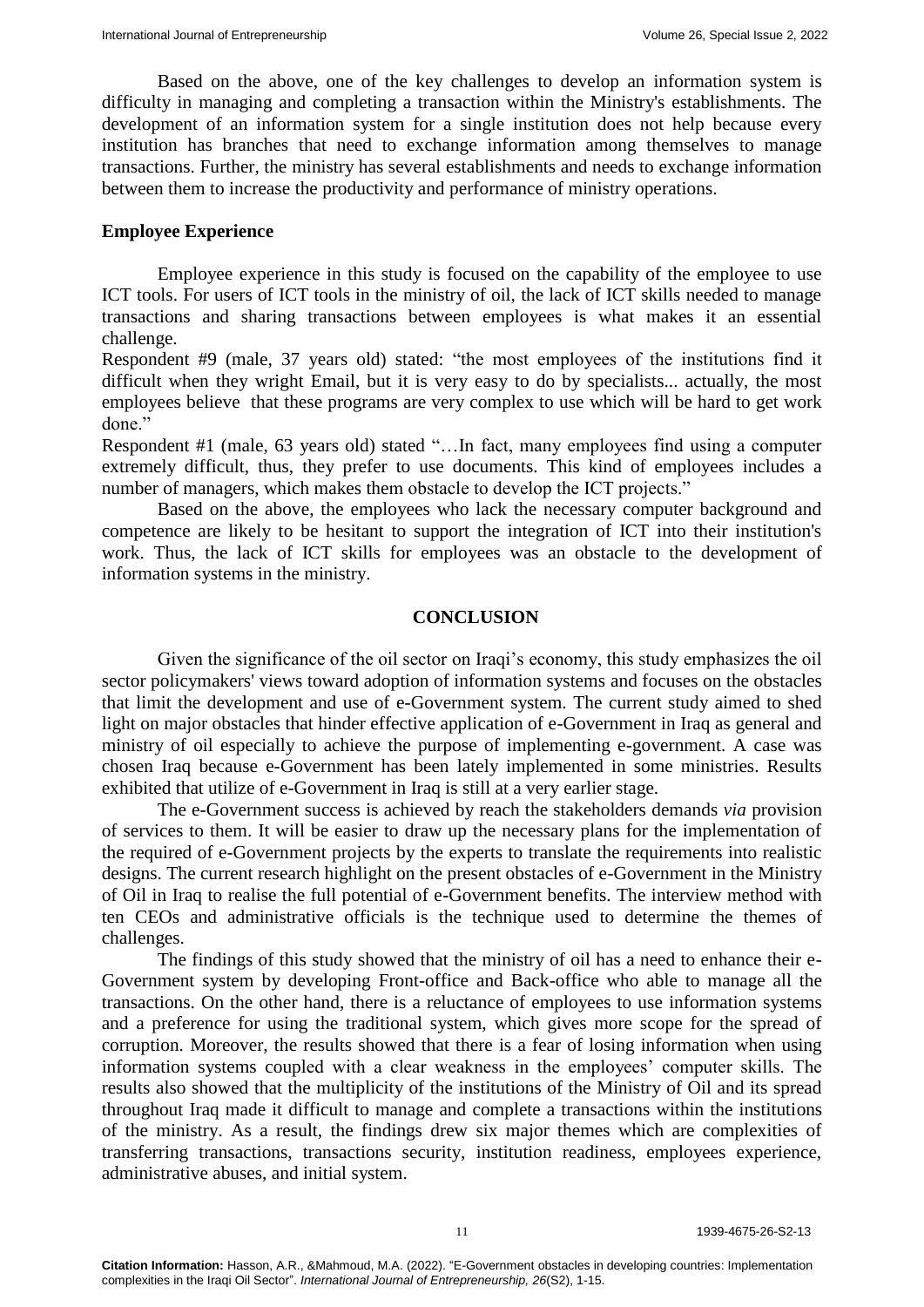Most of the past studies in the e-Government literature focused on the adoption of the e-Government initiative. Therefore, these studies failed to address difficult issues such as organizational and environmental aspects in the development of information systems. The strength of this research is the development of an e-Government in ministry of oil by addressing the limitations that face this ministry and proposing a more comprehensive recommendation that can help organizations, decision-makers, and stakeholders to improve the performance of the oil sector. The findings of this study are expected to contribute to the oil information system literature within the environment of e-Government by providing empirical evidence regarding the impact of adopting oil information system on the performance of the oil sector. The results of the current study are expected to support policymakers in designing and implementing relevant measures to improve oil sector processes.

## **Limitation and Direction for Future Work**

Although this study has significant contribution, it is not free of limitations. For depth in understanding, this study was used qualitative method with ten mangers from the Ministry of Oil. The result of study can validate and support by using quantitative method in forthcoming studies. Furthermore, it may be obviously pointed out that a successful adoption of e-Government is not something that may be accomplished by, for instance, implementation an e-Government and supplying access for all citizens'. Nevertheless, a set of preliminary steps must precede e-Government application. This research offers some recommendations for further future researches that may be followed to be able to fulfil the goals of e-Government implementation in oil establishments in ministry of oil in Iraq and endeavour of investigation its establishments' sustainability. These recommendations were influenced from the managers and employees comments.

- A systematic technique should be implemented to adopt and implement e-government in all oil establishments in ministry of oil in Iraq. Because it is a fresh experience for Iraqi ministries, extremely recommend collaboration with many developed countries, which have achieved superior steps in information system application in their organizations.
- Should be increase the budget for developing an integrated IS/ICT infrastructure as well as information system and it is applications must be prioritized, and other essential requirements. Adopting e- government may reduce cost and enhancement information sharing in all Ministry of Oil and its establishments.
- Looking for professional technological employees is an essential step so as to maintain e- government system. If employees face any difficulties, quick assistance should be supplied to avoid staff disruption. The establishment will undoubtedly have more powerful and certainty throughout the process of usage ICT tools, when IS staff in the establishment has sufficient skills and knowledge for adopting new technology. Therefore, IS personnel plays a significant role to develop ICT applications in this establishment

Strenuous training programs are required. To familiarize employees with e- government functionalities and enhance their self-confidence within using it.

## **REFERENCES**

Abdul–Alrahman, A. (2011). Human resources investment as an introduction to improve the efficiency & activity [of workers in E–Government.](https://www.diva-portal.org/smash/get/diva2:447880/FULLTEXT01.pdf) *Journal of the planner and development*, (24), 1-17.

Abu-Shanab, E., & Bataineh, L.Q. (2016). [Key success factors of e-Government projects: Jordanians'](https://www.diva-portal.org/smash/get/diva2:447880/FULLTEXT01.pdf)  [perceptions.](https://www.diva-portal.org/smash/get/diva2:447880/FULLTEXT01.pdf) *International Journal of Information Technology Project Management (IJITPM)*, *7*(1), 32-46.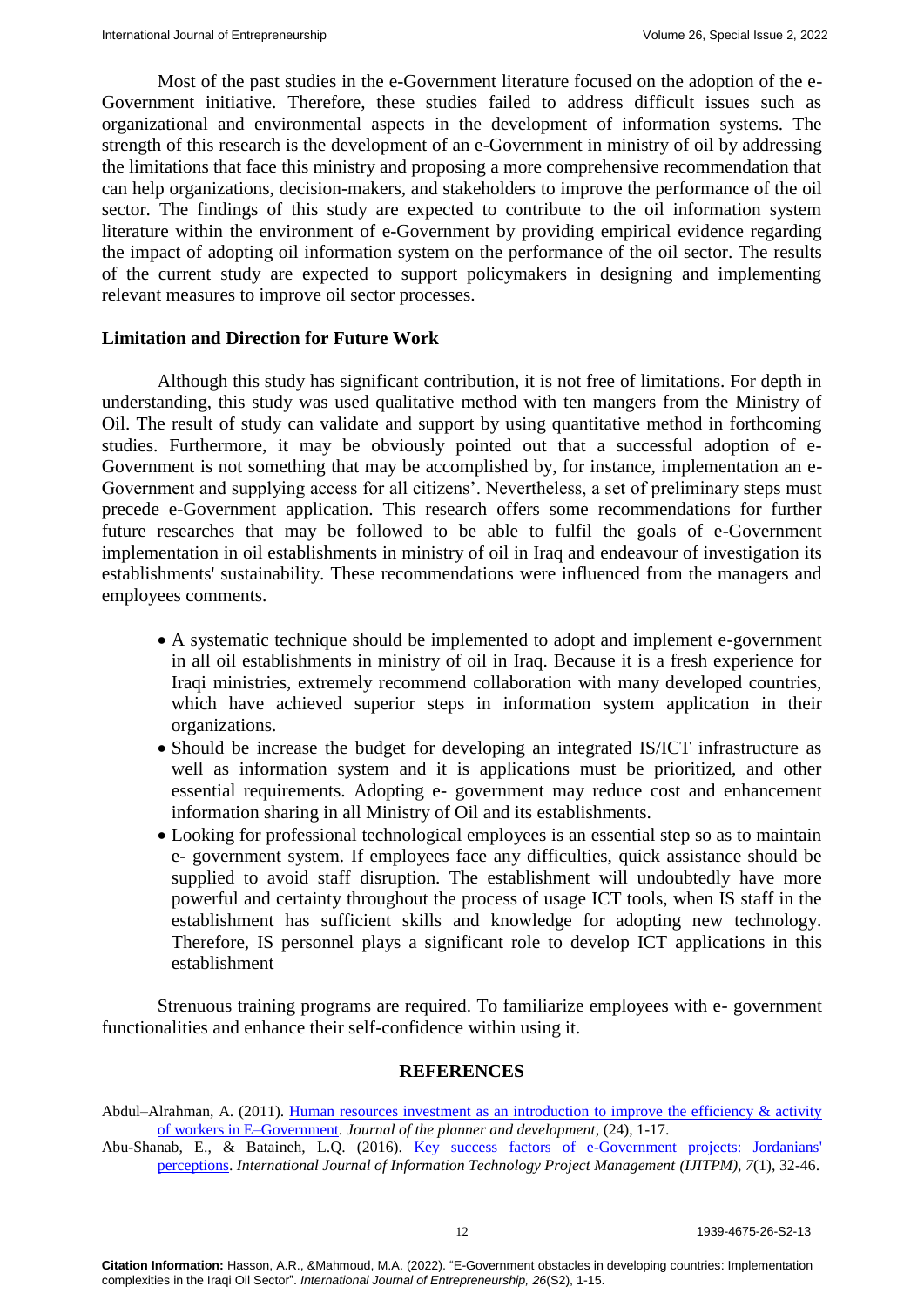- Al Azzawy, D.S. (2017). [Review on challenges in building knowledge based societies through e-governance](http://52.172.159.94/index.php/indjst/article/view/113707)  [framework: Technology and management issues from global perspective.](http://52.172.159.94/index.php/indjst/article/view/113707) *Indian Journal of Science and Technology*, *10*(28), 1-7.
- Aladwani, A.M. (2016). Corruption as a source of e-Government projects failure in developing countries: A theoretical exposition. *International Journal of Information Management*, *36*(1), 105-112.
- Al-Emadi, A., & Anouze, A.L. (2018). [Grounded theory analysis of successful implementation of e-government](https://www.igi-global.com/article/grounded-theory-analysis-of-successful-implementation-of-e-government-projects/206171)  [projects: Exploring perceptions of e-government authorities.](https://www.igi-global.com/article/grounded-theory-analysis-of-successful-implementation-of-e-government-projects/206171) *International Journal of Electronic Government Research (IJEGR)*, *14*(1), 23-52.
- Alghatam, N.H. (2020). E‐[government through the lens of trading zones: A case of e](https://onlinelibrary.wiley.com/doi/abs/10.1002/isd2.12156)‐government implementation [in Dubai.](https://onlinelibrary.wiley.com/doi/abs/10.1002/isd2.12156) *The Electronic Journal of Information Systems in Developing Countries*, 1-19, DOI: 10.1002/isd2.12156.
- Alkhwaldi, A., Kamala, M., & Qahwaji, R. (2017). From e-govemment to cloud-government: Challenges of [Jordanian citizens' acceptance for public services.](https://bradscholars.brad.ac.uk/handle/10454/16147) In *2017 12th International Conference for Internet Technology and Secured Transactions (ICITST)* (pp. 298-304). IEEE.
- Al-Yawer, H., & Ahmad, R. (2018). [Overcoming the challenges to develop the future of E-Government in Iraq: A](https://www.sciencepubco.com/index.php/ijet/article/view/27950) [systematic literature review.](https://www.sciencepubco.com/index.php/ijet/article/view/27950) *International Journal of Engineering & Technology*, *7*(4.19), 510-514.
- Arayankalam, J., Khan, A., & Krishnan, S. (2020). [How to deal with corruption? Examining the roles of e-](https://www.sciencedirect.com/science/article/abs/pii/S0268401219317141)[Government maturity, government administrative effectiveness, and virtual social networks](https://www.sciencedirect.com/science/article/abs/pii/S0268401219317141)  [diffusion.](https://www.sciencedirect.com/science/article/abs/pii/S0268401219317141) *International Journal of Information Management, 102203*.
- Arpaci, I. (2019). A hybrid modeling approach for predicting the educational use of mobile cloud computing [services in higher education.](https://www.sciencedirect.com/science/article/abs/pii/S074756321830445X) *Computers in Human Behavior*, *90*, 181-187.
- Bakunzibake, P., OKlein, G., & M Islam, S. (2019). [E-Government Implementation Process in Rwanda: Exploring](http://www.diva-portal.org/smash/record.jsf?pid=diva2:1304616)  [Changes in a Socio-technical Perspective.](http://www.diva-portal.org/smash/record.jsf?pid=diva2:1304616) *Business Systems Research: International journal of the Society for Advancing Innovation and Research in Economy*, *10*(1), 53-73.
- Braun, V., & Clarke, V. (2006). [Using thematic analysis in psychology.](https://www.tandfonline.com/doi/abs/10.1191/1478088706qp063oa) *Qualitative research in psychology*, *3*(2), 77-101. Crossref, Google scholar
- Carter, L., Weerakkody, V., Phillips, B., & Dwivedi, Y.K. (2016). [Citizen adoption of e-Government services:](https://bradscholars.brad.ac.uk/handle/10454/12103)  [Exploring citizen perceptions of online services in the United States and United Kingdom.](https://bradscholars.brad.ac.uk/handle/10454/12103) *Information Systems Management*, *33*(2), 124-140.
- Chen, Y.C., Hu, L.T., Tseng, K.C., Juang, W.J., & Chang, C.K. (2019). [Cross-boundary e-Government systems:](https://scholar.lib.ntnu.edu.tw/en/publications/cross-boundary-e-government-systems-determinants-of-performance-2)  [Determinants of performance.](https://scholar.lib.ntnu.edu.tw/en/publications/cross-boundary-e-government-systems-determinants-of-performance-2) *Government information quarterly*, *36*(3), 449-459.
- Choi, H., Park, M.J., & Rho, J.J. (2017). [Two-dimensional approach to governmental excellence for human](https://dblp.uni-trier.de/rec/journals/giq/ChoiPR17.html)  [development in developing countries: Combining policies and institutions with e](https://dblp.uni-trier.de/rec/journals/giq/ChoiPR17.html)[government.](https://dblp.uni-trier.de/rec/journals/giq/ChoiPR17.html) *Government Information Quarterly*, *34*(2), 340-353.
- Claver-Cortés, E., de Juana-Espinosa, S., & Valdes-Conca, J. (2017). [E-Government implementation, work process](https://journals.umcs.pl/ijsr/article/download/5385/3703)  [changes and competency training](https://journals.umcs.pl/ijsr/article/download/5385/3703) in Spanish town councils. *International Journal of Synergy and Research*, *5*, 5-18.
- Creswell, J.W., & Creswell, J.D. (2017). *Research design: Qualitative, quantitative, and mixed methods approaches*. Sage publications. Thousand Oaks, CA.
- Dag, M., Aktug, S.S., & Alı, Z.S.A. (2019). [Evaluation of relationship between oil revenues and government](https://idealonline.com.tr/IdealOnline/lookAtPublications/paperDetail.xhtml?uId=109441&)  budget [in Iraq: 2006-2016 Period.](https://idealonline.com.tr/IdealOnline/lookAtPublications/paperDetail.xhtml?uId=109441&) *EMAJ: Emerging Markets Journal*, *9*(1), 49-53.
- Deng, H., Karunasena, K., & Xu, W. (2018). [Evaluating the performance of e-Government in developing](https://www.emerald.com/insight/content/doi/10.1108/IntR-10-2016-0296/full/html)  [countries.](https://www.emerald.com/insight/content/doi/10.1108/IntR-10-2016-0296/full/html) *Internet Research*, *28*(1), 169-190.
- El-Seoud, S.A., & Taj-Eddin, I.A. (2018). [E-MANAGEMENT: Obstacles and challenges in Egypt.](https://ieeexplore.ieee.org/document/8460311) In *2018 International Conference on Computer and Applications (ICCA)* (pp. 450-456). IEEE.
- Faaeq, M.K., Alqasa, K., & Al-Matari, E.M. (2015). [Technology adoption and innovation of E-Government in](https://www.ccsenet.org/journal/index.php/ass/article/view/43897)  [Republic of Iraq.](https://www.ccsenet.org/journal/index.php/ass/article/view/43897) *Asian Social Science*, *11*(3), 135-145.
- Fan, J., Zhang, P., & Yen, D.C. (2014). [G2G information sharing among government agencies.](https://dl.acm.org/doi/10.1016/j.im.2013.11.001) *Information & Management*, *51*(1), 120-128. [Crossref,](https://doi.org/10.1016/j.im.2013.11.001) [Google scholar](https://scholar.google.com/scholar?cites=11105603751095904304&as_sdt=2005&sciodt=0,5&hl=en)
- Gil-Garcia, J.R., Dawes, S.S., & Pardo, T.A. (2018). Digital government and public management research: Finding [the crossroads.](https://www.tandfonline.com/doi/full/10.1080/14719037.2017.1327181) *Public Management Review*, *20*(5), 633-646.
- Gunawong, P., & Gao, P. (2017). [Understanding e-Government failure in the developing country context: A](https://www.tandfonline.com/doi/abs/10.1080/02681102.2016.1269713?journalCode=titd20) [process-oriented study.](https://www.tandfonline.com/doi/abs/10.1080/02681102.2016.1269713?journalCode=titd20) *Information Technology for Development*, *23*(1), 153-178.
- Hassan, A.A. (2016). [Status of E-Government in Iraq and what the challenges of development and](https://www.ijsr.net/archive/v5i5/NOV163615.pdf)  [implementation.](https://www.ijsr.net/archive/v5i5/NOV163615.pdf) *International Journal of Science and Research*, *5*(5), 1511-1516.
- Hassan, M.H., & Lee, J. (2019). [Policymakers' perspective about e-Government success using AHP](https://www.ingentaconnect.com/content/mcb/tg/2019/00000013/00000001/art00005)  [approach.](https://www.ingentaconnect.com/content/mcb/tg/2019/00000013/00000001/art00005) *Transforming Government: People, Process and Policy*, *13*(1), 93-117.
- Ju, J., Liu, L., & Feng, Y. (2019). [Public and private value in citizen participation in E-governance: Evidence from](https://en.x-mol.com/paper/article/1349147500907098112)  [a government-sponsored green commuting platform.](https://en.x-mol.com/paper/article/1349147500907098112) *Government Information Quarterly*, *36*(4), 101400.
- Kumar, R., Sachan, A., Mukherjee, A., & Kumar, R. (2018). [Factors influencing e-government adoption in India: A](https://www.emerald.com/insight/content/doi/10.1108/DPRG-02-2018-0007/full/html) [qualitative approach.](https://www.emerald.com/insight/content/doi/10.1108/DPRG-02-2018-0007/full/html) *Digital Policy, Regulation and Governance, 20*(5), 413-433.
- Laudon, K.C., & Laudon, J.P. (2018). *[Management information systems: Managing the digital firm](https://www.pearson.com/us/higher-education/program/Laudon-Management-Information-Systems-Managing-the-Digital-Firm-16th-Edition/PGM2067673.html)*. Pearson Education Limited.